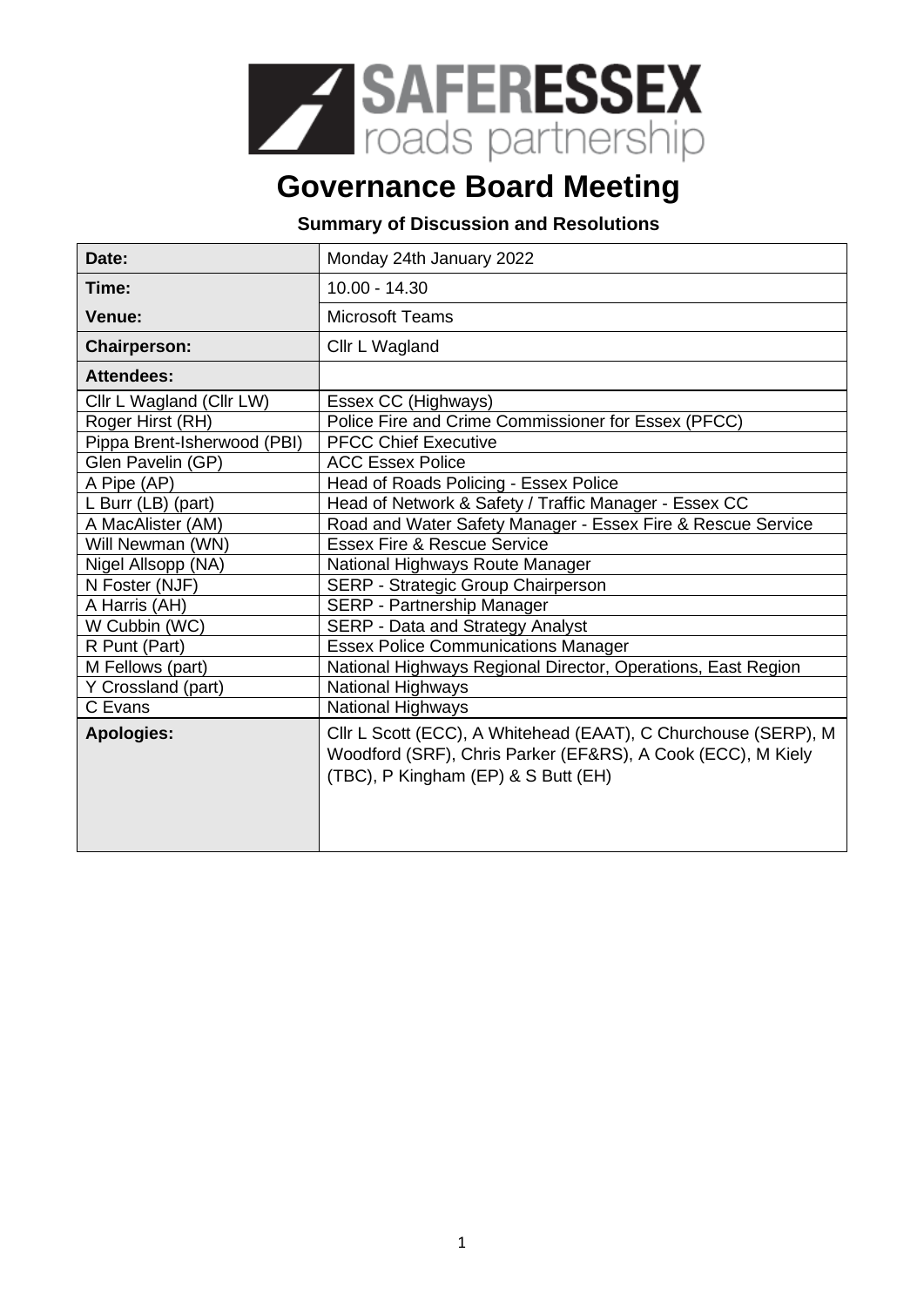| <b>Item</b><br><b>No</b> | <b>Discussion and Resolution</b>                                                                                                                                                                                                                                                                                                                                                                                                                                                                                                                                                                                                                                       | <b>Action</b><br>Owner |
|--------------------------|------------------------------------------------------------------------------------------------------------------------------------------------------------------------------------------------------------------------------------------------------------------------------------------------------------------------------------------------------------------------------------------------------------------------------------------------------------------------------------------------------------------------------------------------------------------------------------------------------------------------------------------------------------------------|------------------------|
| $\mathbf 1$              | <b>Welcome, introductions and apologies:</b>                                                                                                                                                                                                                                                                                                                                                                                                                                                                                                                                                                                                                           |                        |
|                          | Cllr Wagland welcomed everyone and introductions were made. Apologies<br>recorded above.                                                                                                                                                                                                                                                                                                                                                                                                                                                                                                                                                                               |                        |
| $\mathbf{2}$             | Review of previous SERP Governance Board Meeting Minutes (held<br>07/10/21) and approval for publication on SERP website and Strategic<br>Group Meeting notes from 9/12/21:                                                                                                                                                                                                                                                                                                                                                                                                                                                                                            |                        |
|                          | The minutes of the previous meetings had been annotated and circulated<br>prior to the meeting.                                                                                                                                                                                                                                                                                                                                                                                                                                                                                                                                                                        |                        |
|                          | The Board requested the 20MPH speed limit report to be circulated.<br>Cllr LW would like training for members on Vision Zero and suggested the<br>Board looks at putting mechanisms in place to encourage challenge. Board<br>members to let Cllr LW know who they would want to see attend training but<br>hoped that all members would be able to attend.                                                                                                                                                                                                                                                                                                            |                        |
|                          | Following a meeting with ECC council leader, CIIr LW was asked if SERP<br>could issue more statistics about Community Speed Watch (CSW). Can we<br>get rid of misinformation and how do we get more information out there? AM<br>suggested that we post WC's film on social media to show everybody how to<br>use the website dashboard. Community Speed Watch volunteers have just<br>been sent a new draft letter and some good feedback has been received.<br>However, they want to see more enforcement. Cllr LW is happy to issue a<br>press release and to put information on her Facebook page and to get<br>County and District members to read and circulate. |                        |
|                          | As part of the MoU, Board members have signed up for leadership and<br>should share communications. RH explained that as a CSW volunteer he's<br>not getting the messages. Please let him have the messages which he can<br>then give out at meetings. Owners that have received two letters are then<br>targeted under Calypso for enforcement. AP to confirm.                                                                                                                                                                                                                                                                                                        |                        |
|                          | The minutes of both meetings were duly agreed.                                                                                                                                                                                                                                                                                                                                                                                                                                                                                                                                                                                                                         |                        |
|                          | Decision: The minutes of the Governance Board meeting held on<br>07/10/21 were approved for publication on the website.                                                                                                                                                                                                                                                                                                                                                                                                                                                                                                                                                | <b>NJF</b>             |
|                          | Action: The 20MPH speed limit report will be circulated with the minutes                                                                                                                                                                                                                                                                                                                                                                                                                                                                                                                                                                                               | <b>NJF</b>             |
|                          | Action: The response to the panorama programme will be circulated<br>with the minutes.                                                                                                                                                                                                                                                                                                                                                                                                                                                                                                                                                                                 | <b>NJF</b>             |
|                          | Action: AM to provide 3 clear CSW messages for RH to circulate. AP to<br>confirm enforcement action.                                                                                                                                                                                                                                                                                                                                                                                                                                                                                                                                                                   | AM/AP                  |
| 3                        | Partner Update from National Highways - Martin Fellows, Regional<br>Director, Operations - East Region                                                                                                                                                                                                                                                                                                                                                                                                                                                                                                                                                                 |                        |
|                          | Martin's area is east of the M1, the top half of the M25, M4 and M40. He<br>meets PFCCs and chief constables every six months and is keen to share<br>Essex's good practice. His presentation will be circulated with these notes.<br>Traffic flows on the strategic network have returned to pre-pandemic levels<br>whilst incidents have never dropped.                                                                                                                                                                                                                                                                                                              |                        |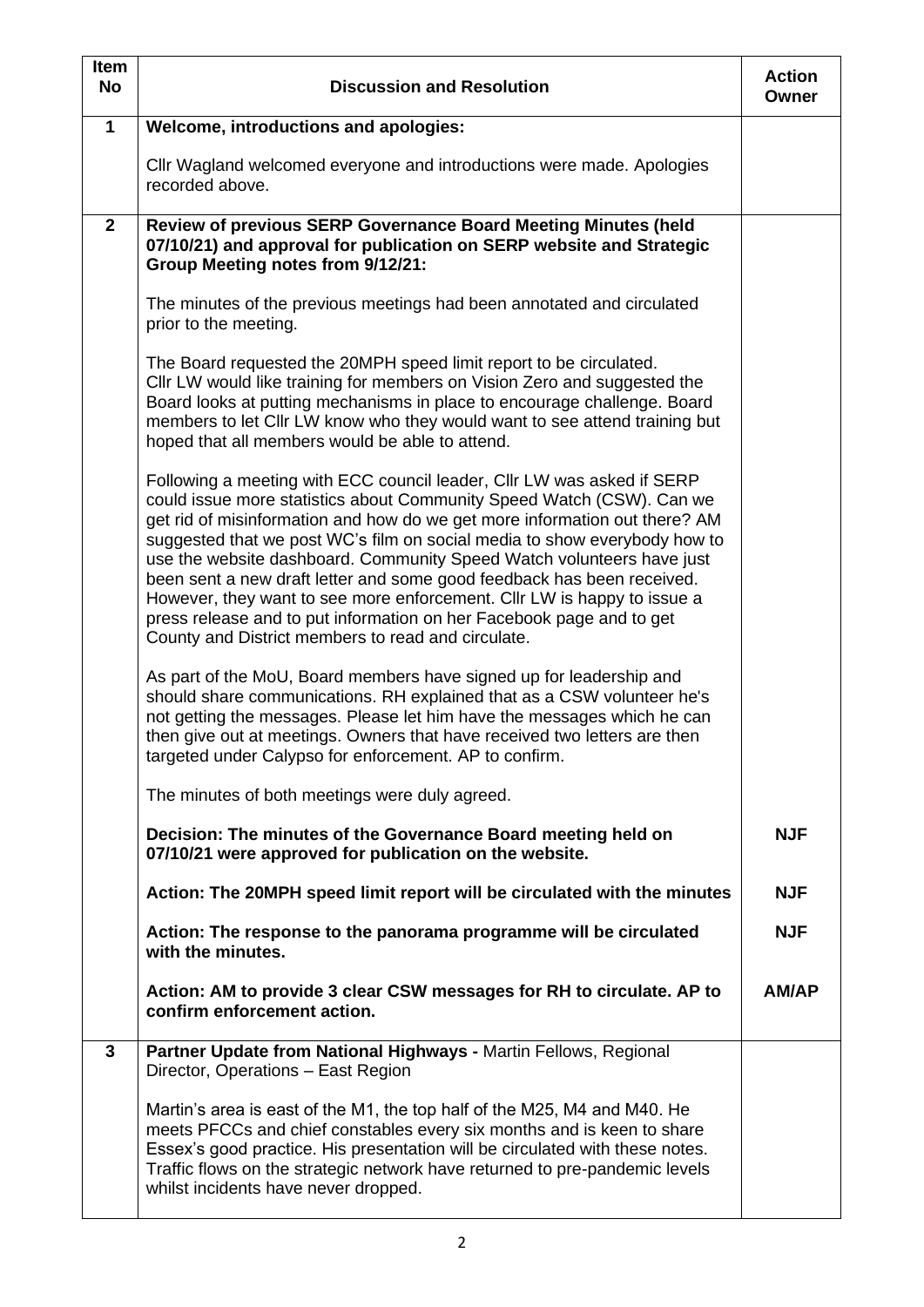|   | They are spread throughout the day which causes resource challenges. LB<br>confirmed that traffic flows for the Essex network are also at pre-covid levels<br>but there is a slightly different pattern with higher midday levels. Morning<br>peak is similar to previous level.<br>Road worker abuse remains a problem. LB confirmed that this is also an<br>issue in Essex. The use of bodycams helps to give evidence in instances of<br>abuse. Incursion is also an issue. NA not sure whether NH staff are aware of<br>Extra Eyes. This is perhaps something to address.<br>Work on SMART motorways is paused until 2025. NH Is looking to make<br>existing ones safer with more refuges and a stationary vehicle detection radar<br>system being rolled out. There is a need to ensure that people are safe and                                                                                                                                     |            |
|---|-----------------------------------------------------------------------------------------------------------------------------------------------------------------------------------------------------------------------------------------------------------------------------------------------------------------------------------------------------------------------------------------------------------------------------------------------------------------------------------------------------------------------------------------------------------------------------------------------------------------------------------------------------------------------------------------------------------------------------------------------------------------------------------------------------------------------------------------------------------------------------------------------------------------------------------------------------------|------------|
|   | feel safe.<br>AP asked whether there could be any funding for policing. MF is keen to<br>explore but a permanent resource is unlikely. The camera scheme will be live<br>in 2023 and NH can place staff at Chigwell to allow 10 minute response times<br>but it is likely EP will need more response on the motorway as NH staff will<br>focus on the SMART sections whilst EP will need to pick up enforcement on<br>the rest. AP to discuss with JC. Cllr LW reiterated that SERP should link up<br>with Andrew Summer's team. Campaign activity is important to help people<br>feel safe. The Red X campaign started on 29th of November. AP commented<br>that Red X is about to go live in Essex on M25. National Highways is an<br>active member of Transport East, further discussions to be held offline.<br>Martin would be happy to attend some board meetings in future.<br>Actions: Martin Fellows to be sent dates for future board meetings. | <b>NJF</b> |
| 4 | Data Update:                                                                                                                                                                                                                                                                                                                                                                                                                                                                                                                                                                                                                                                                                                                                                                                                                                                                                                                                              |            |
|   | WC referred to the SERP Vision Zero dashboard. Cllr LW requested access.<br>GP asked whether e-scooters would fall within the P2W category and<br>explained there is a desire for data on the scooters. WC explained they<br>should be in the 'other' category and there is a free text field to record the<br>vehicle as an E scooter on STATS19. AP confirmed that the next version of<br>crash will include a category for E-scooters. However, at present, data is<br>unreliable due to the way forces are recording in different ways. It is difficult<br>to establish exposure therefore data is likely to show high risk per mile<br>travelled. EP have seized 355 E scooters up to mid-December. WC will<br>request SPIN data from ECC to try and ascertain whether collisions are due<br>to legal or illegal use but this data is likely to be unreliable.                                                                                       |            |
|   |                                                                                                                                                                                                                                                                                                                                                                                                                                                                                                                                                                                                                                                                                                                                                                                                                                                                                                                                                           |            |
|   | The 3-month rolling average shows an increase in pedestrian DSI. However,<br>the longer-term trend from 2016 shows that this fluctuation is within the<br>normal range. Under sixteens account for most of the increase (48%) with<br>those over 70 also increasing (24%).                                                                                                                                                                                                                                                                                                                                                                                                                                                                                                                                                                                                                                                                                |            |
|   | RH stressed the importance of getting back into schools with these important<br>messages and Cllr LW suggested that we must work closely with the green<br>agenda to take cars off the road. Is it possible to dovetail with Climate<br>Change Commission to talk about school journeys?                                                                                                                                                                                                                                                                                                                                                                                                                                                                                                                                                                                                                                                                  |            |
|   |                                                                                                                                                                                                                                                                                                                                                                                                                                                                                                                                                                                                                                                                                                                                                                                                                                                                                                                                                           |            |

 $\overline{\phantom{a}}$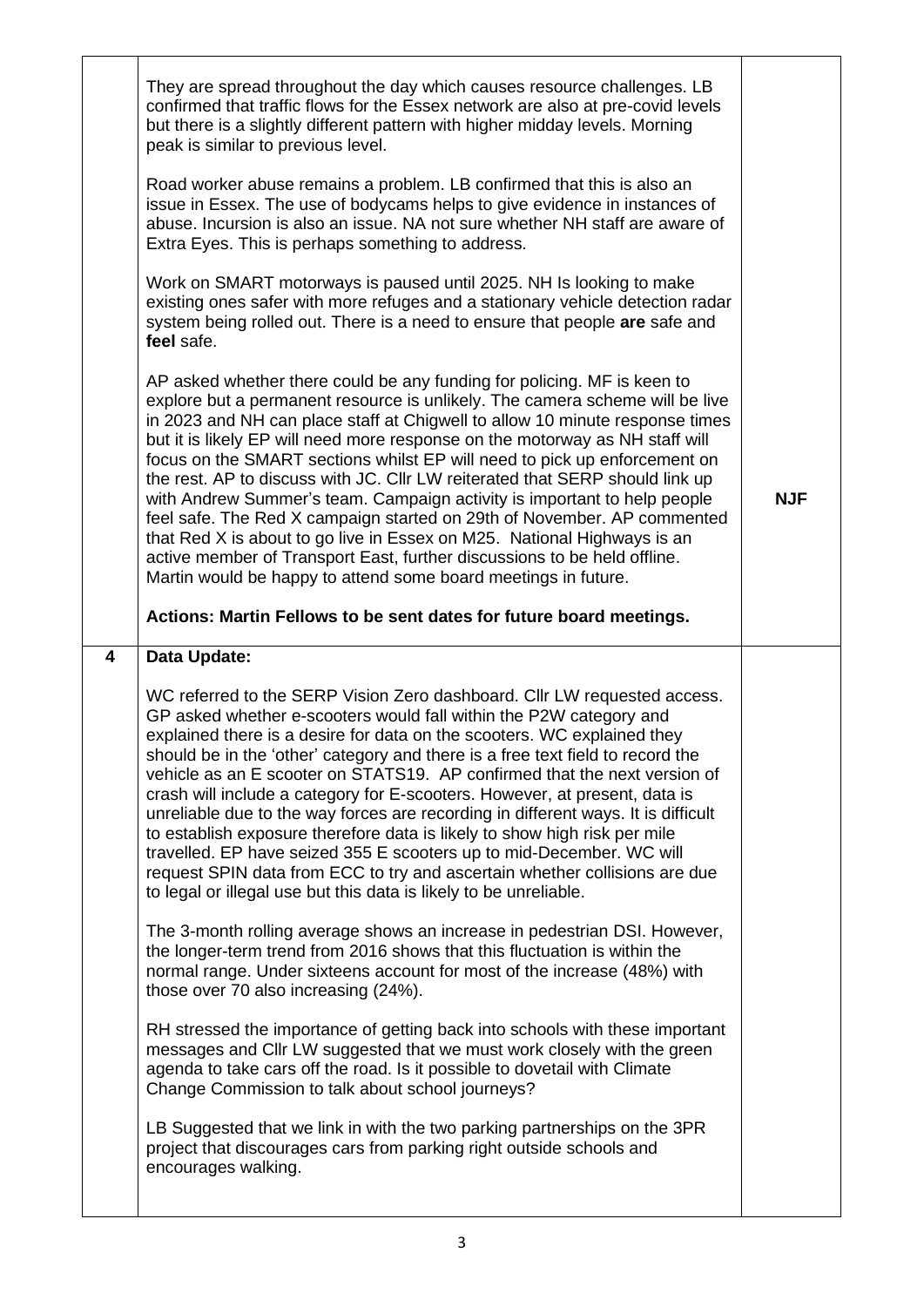| AM asked whether we could have additional communications, over and<br>above the educational content, highlighting this increase to teachers.<br>AM suggested that air quality brings road safety and speed into the public<br>health realm.                                                                                                                                                                                                                                                                                                                                                                 |               |
|-------------------------------------------------------------------------------------------------------------------------------------------------------------------------------------------------------------------------------------------------------------------------------------------------------------------------------------------------------------------------------------------------------------------------------------------------------------------------------------------------------------------------------------------------------------------------------------------------------------|---------------|
| LB explained that Essex is currently developing a new functional route<br>hierarchy as all other traffic management policies flow from this. The<br>approach for the new hierarchy will be clear by April and once this approach<br>is agreed ECC will want to review the speed management strategy as a<br>priority.                                                                                                                                                                                                                                                                                       |               |
| RP offered to circulate the Essex Police winter communications campaign<br>analysis and proposed next steps and supported RH suggestion that the use<br>of the school children and young people / distraction trend data was a big<br>opportunity to keep people safe.                                                                                                                                                                                                                                                                                                                                      |               |
| WC gave an overview of his 20MPH speed limit review. RH suggested that<br>this presented a powerful case with 65% being a landslide in his opinion! RH<br>asked whether we could do CSW in 20 limits. AP confirmed that we could but<br>that enforcing 20MPH speed limits will provide a great challenge to the police<br>service. Southend is talking about blanket 20 limits in urban areas.                                                                                                                                                                                                              |               |
| An EP review of speed enforcement is underway and will provide chief<br>officers with ideas. London is promoting a threefold increase in NIPs and EP<br>needs to look at its priorities. There will be consultation. Changes to the<br>Highway Code from 29th January will turn road user responsibilities upside<br>down. GP explained that we need to manage the expectations of<br>enforcement if we are to maintain the confidence of the public if we have lots<br>of new lower speed limits coming online at the same time.                                                                           |               |
| Cllr LW explained that she had received a deluge of complaints that the<br>temporary 20 limit in Ingatestone was 'not enough' during the consultation to<br>make this limit permanent. These comments are being considered as<br>objections. It seems that peer action is influential; 'if others slow down I will<br>too.' Residents say that they will slow down once it is enforced. RP said that<br>Extra Eyes gets high levels of engagement as people like to see others being<br>held to account but it needs a regular flow of stories. RH supported getting<br>evidence across using social media. |               |
| NJF explained that SERP had used social media to highlight changes to the<br>Highway Code but there was no national coverage, the Highway Code has<br>not been changed and there was no updated information to which we could<br>link. We liaised with regional colleagues, but it was difficult to do very much.                                                                                                                                                                                                                                                                                           |               |
| Action: WC to arrange access to data dashboard for CIIr LW.                                                                                                                                                                                                                                                                                                                                                                                                                                                                                                                                                 | <b>WC</b>     |
| Action: WC to request SPIN collisions data from TV to see if analysis<br>can show legal/illegal use and risk.                                                                                                                                                                                                                                                                                                                                                                                                                                                                                               | <b>WC</b>     |
| Action: links to be made with 3PR project to explore potential mutual<br>benefits.                                                                                                                                                                                                                                                                                                                                                                                                                                                                                                                          | <b>NJF</b>    |
| Action: Explore potential for additional communication with schools<br>regarding increase in young pedestrian casualties.                                                                                                                                                                                                                                                                                                                                                                                                                                                                                   | <b>NJF/AM</b> |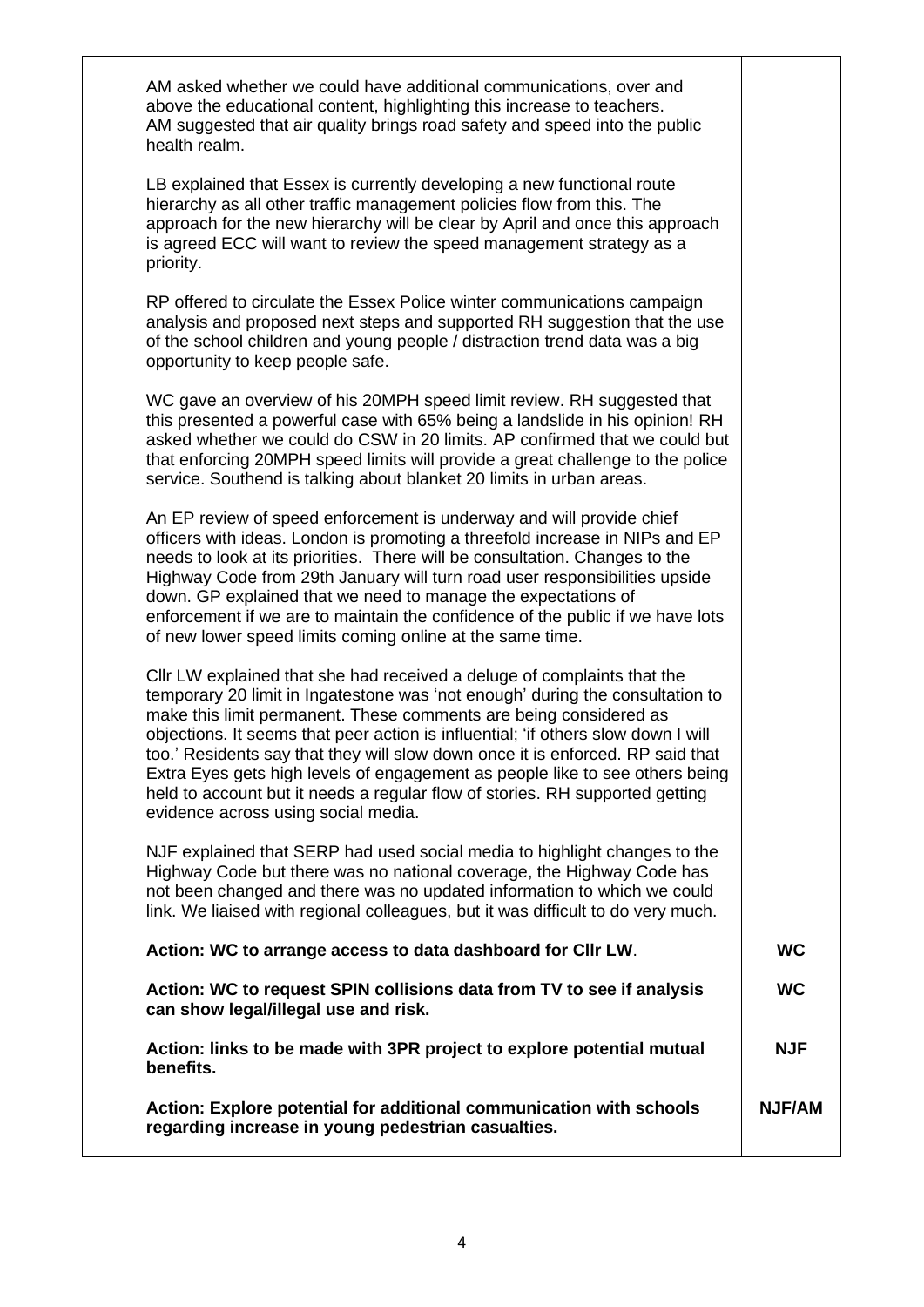| 5 | <b>Financial and NDORS Update:</b>                                                                                                                                                                                                                                                                                                                                                                                                                                                                                                                                                                                                                                                                                                                                                                                                                                                                                                                                                                                                                                                                                                                                                                                                                                                                                                                                                                               |                                   |
|---|------------------------------------------------------------------------------------------------------------------------------------------------------------------------------------------------------------------------------------------------------------------------------------------------------------------------------------------------------------------------------------------------------------------------------------------------------------------------------------------------------------------------------------------------------------------------------------------------------------------------------------------------------------------------------------------------------------------------------------------------------------------------------------------------------------------------------------------------------------------------------------------------------------------------------------------------------------------------------------------------------------------------------------------------------------------------------------------------------------------------------------------------------------------------------------------------------------------------------------------------------------------------------------------------------------------------------------------------------------------------------------------------------------------|-----------------------------------|
|   | AH confirmed that SERP is in a good financial position. Cllr LW recorded her<br>thanks once again to the team for all their hard work.                                                                                                                                                                                                                                                                                                                                                                                                                                                                                                                                                                                                                                                                                                                                                                                                                                                                                                                                                                                                                                                                                                                                                                                                                                                                           |                                   |
|   | There has been a 69% increase in course bookings due to a new national<br>system in September 2021. This is due to the availability of our courses. We<br>are now receiving an average of 1996 course bookings per week.                                                                                                                                                                                                                                                                                                                                                                                                                                                                                                                                                                                                                                                                                                                                                                                                                                                                                                                                                                                                                                                                                                                                                                                         |                                   |
|   | The proposed budget for next year is £835,000; this will give £250,000 for<br>Activity B and £400,000 for additional roads policing for Activity A and a<br>further £185,000 in Activity A that is already committed.                                                                                                                                                                                                                                                                                                                                                                                                                                                                                                                                                                                                                                                                                                                                                                                                                                                                                                                                                                                                                                                                                                                                                                                            |                                   |
|   | RH confirmed that he supports education and is happy for more money to be<br>put towards that.                                                                                                                                                                                                                                                                                                                                                                                                                                                                                                                                                                                                                                                                                                                                                                                                                                                                                                                                                                                                                                                                                                                                                                                                                                                                                                                   |                                   |
|   | NDORS administration team has increased by 2 members with a further 2<br>$\bullet$<br>planned to start in February which will take the team to 15 FTEs.<br>The first post-Covid RiDE course took place in November and another<br>$\bullet$<br>course is scheduled for the end of February.<br>Refunds for Lincolnshire Police now complete – 537 refunds were<br>$\bullet$<br>processed and an invoice for £51,538 has been issued to the police to<br>recover our costs.<br>Driving with Confidence assessments have started but at a low level for<br>$\bullet$<br>the time being as new assessors are being trained.<br>4,000 clients have attended a venue-based course since July (39,000<br>$\bullet$<br>online) and courses are booking as they are released.<br>Newly identified risk for course delivery - MPS have a proposal to<br>$\bullet$<br>"Significantly enhance police capacity to enforce up to one million speed<br>offences per year by 2024/25". This is a three-fold increase from their<br>current level of around 285,000 per annum. Over 1 in 4 clients (8,767)<br>attending a speed awareness course in Essex have a MPS referral.<br>New risk for enforcement – 3G being withdrawn in 2022 – 4G not yet<br>$\bullet$<br>HOTA for transmission of data. Majority of our data transfer is currently<br>via 4G.<br>Decision: The Board agreed that next year's delivery plan should be |                                   |
|   | based on a projected budget of £835,000                                                                                                                                                                                                                                                                                                                                                                                                                                                                                                                                                                                                                                                                                                                                                                                                                                                                                                                                                                                                                                                                                                                                                                                                                                                                                                                                                                          |                                   |
| 6 | Vision Zero revised draft Strategy following engagement:                                                                                                                                                                                                                                                                                                                                                                                                                                                                                                                                                                                                                                                                                                                                                                                                                                                                                                                                                                                                                                                                                                                                                                                                                                                                                                                                                         |                                   |
|   | The revised draft Vision Zero strategy had been circulated with the agenda.<br>All comments were welcomed but the focus of discussion was on the<br>strategic actions and the highlighted paragraphs.                                                                                                                                                                                                                                                                                                                                                                                                                                                                                                                                                                                                                                                                                                                                                                                                                                                                                                                                                                                                                                                                                                                                                                                                            |                                   |
|   | Page 15: Cllr LW in favour of suggested paragraph as it is desirable and<br>important to recognise that investment may be required to achieve savings. A<br>vast amount of the social care budget is spent on 17,000 people. It would be<br>interesting to know how many of those required support as a result of<br>RTCs. RH: we want to provide services together so may need to put our<br>hands in our pockets together. If it works for people and benefits our<br>residents it will save all of us money if we get it right. RH and CIIr LW to look<br>at the phrasing of the paragraph. Should we invite someone from public<br>health to talk to us about the adult social care budget? we are suggesting<br>they could invest in reducing RTCs to achieve reduced social care costs. This<br>is also an issue for health and well-being not just public health. We should<br>present to the Health and Well-Being Board. Everyone is seeking<br>transformational activity that will save budgets and the answer could be here!                                                                                                                                                                                                                                                                                                                                                                          | <b>WC</b><br>Cllr<br><b>LW/RH</b> |
|   |                                                                                                                                                                                                                                                                                                                                                                                                                                                                                                                                                                                                                                                                                                                                                                                                                                                                                                                                                                                                                                                                                                                                                                                                                                                                                                                                                                                                                  |                                   |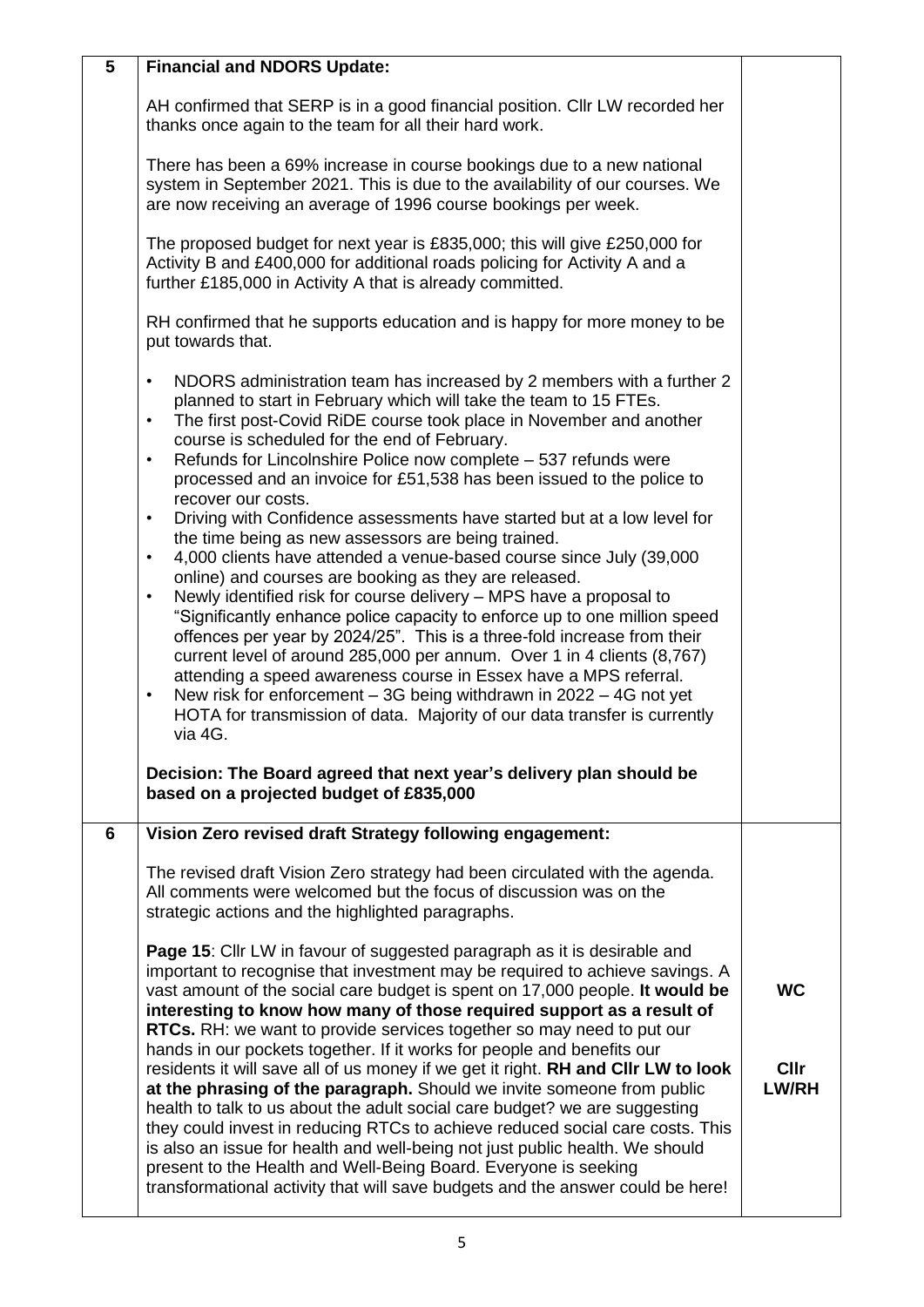| However, we must be careful not to place adult social services under undue<br>pressure.                                                                                                                                                                                                                                                                                                                                                                                                                                                                                                                              |                             |
|----------------------------------------------------------------------------------------------------------------------------------------------------------------------------------------------------------------------------------------------------------------------------------------------------------------------------------------------------------------------------------------------------------------------------------------------------------------------------------------------------------------------------------------------------------------------------------------------------------------------|-----------------------------|
| Page 21: Cllr LW and RH supported keeping this paragraph but will look<br>at it together and will ask Southend and Thurrock for their opinion. it<br>may need to be more supportive, and the opinion of John Spence will<br>be sought.                                                                                                                                                                                                                                                                                                                                                                               | <b>CIIr</b><br><b>LW/RH</b> |
| <b>Strategic Actions:</b><br>2: Cllr LW suggested that the subgroups need to be wide ranging and involve<br>external experts. We need to engage with new people and areas of work. The<br>groups need to be flexible and well chaired!                                                                                                                                                                                                                                                                                                                                                                               |                             |
| 3: The engagement fund should be for things not supported elsewhere and<br>could be enhanced by other community funds. We need to be aware of other<br>schemes such as ECC locality fund and charities. AM wondered whether this<br>could be managed via someone like the Essex Community Foundation - with<br>SERP providing a framework for how and what groups can apply for?                                                                                                                                                                                                                                     |                             |
| PIB: Small groups can also apply to the PFCC's Community Safety<br>Development Fund for initiatives that support delivery of the Police and Crime<br>Plan priorities, including to improve safety on our roads - They can be<br>signposted to this if that would be helpful. Cllr LW suggested that we might<br>follow the model of super-fast digital where champions were created and<br>were brought together for zoom meetings. We may need to start with myth<br>busting, to stop people wanting vehicle activated signs and speed measures<br>and to think more creatively. This needs to be explored further. | AH                          |
| 7: The principle of the action was accepted however, rather than developing a<br>Vision Zero Strategy, partners should be asked to develop a strategy for<br>aligning their strategies with, and implementing, Vision Zero and, on line 4,<br>this should be 'across' rather than 'into' their organisation's activities. LB<br>suggested that some current activities and policies may already be<br>supporting the safe system approach.                                                                                                                                                                           |                             |
| GP was concerned about having too many strategies but can see it as an<br>opportunity to pull together other plans. However, the Force Plan will remain<br>the priority. AM supports the inclusion of this action giving organisations the<br>opportunity to say how they will support the safe system approach and can<br>use it to track progress. Should there be a timescale?                                                                                                                                                                                                                                    |                             |
| 15: GP is taking a paper to chief officers this week and will update this<br>paragraph accordingly.                                                                                                                                                                                                                                                                                                                                                                                                                                                                                                                  | <b>GP</b>                   |
| 18: GP and AP Will work with AH on the wording of this action.                                                                                                                                                                                                                                                                                                                                                                                                                                                                                                                                                       | <b>GP/AP/AH</b>             |
| 30: LB Suggested that the word 'organisational' be inserted after 'collective'.<br>Cllr LW mentioned Brentwood High Street scheme which supported both<br>organisational and personal responsibilities using phrases such as 'If you<br>love the place you live and can help' and 'If you own a business and can<br>influence'                                                                                                                                                                                                                                                                                       |                             |
| 31: LB suggested stronger wording along the lines of 'use data to its greatest<br>extent to support the best decisions to be made for the people of Essex'                                                                                                                                                                                                                                                                                                                                                                                                                                                           |                             |
| 40: AM suggested removing 'to reduce the response time' and replace with<br>'for learning' as it may be more important what happens when the fire service<br>gets to the scene of an incident rather than how quickly they get there.                                                                                                                                                                                                                                                                                                                                                                                |                             |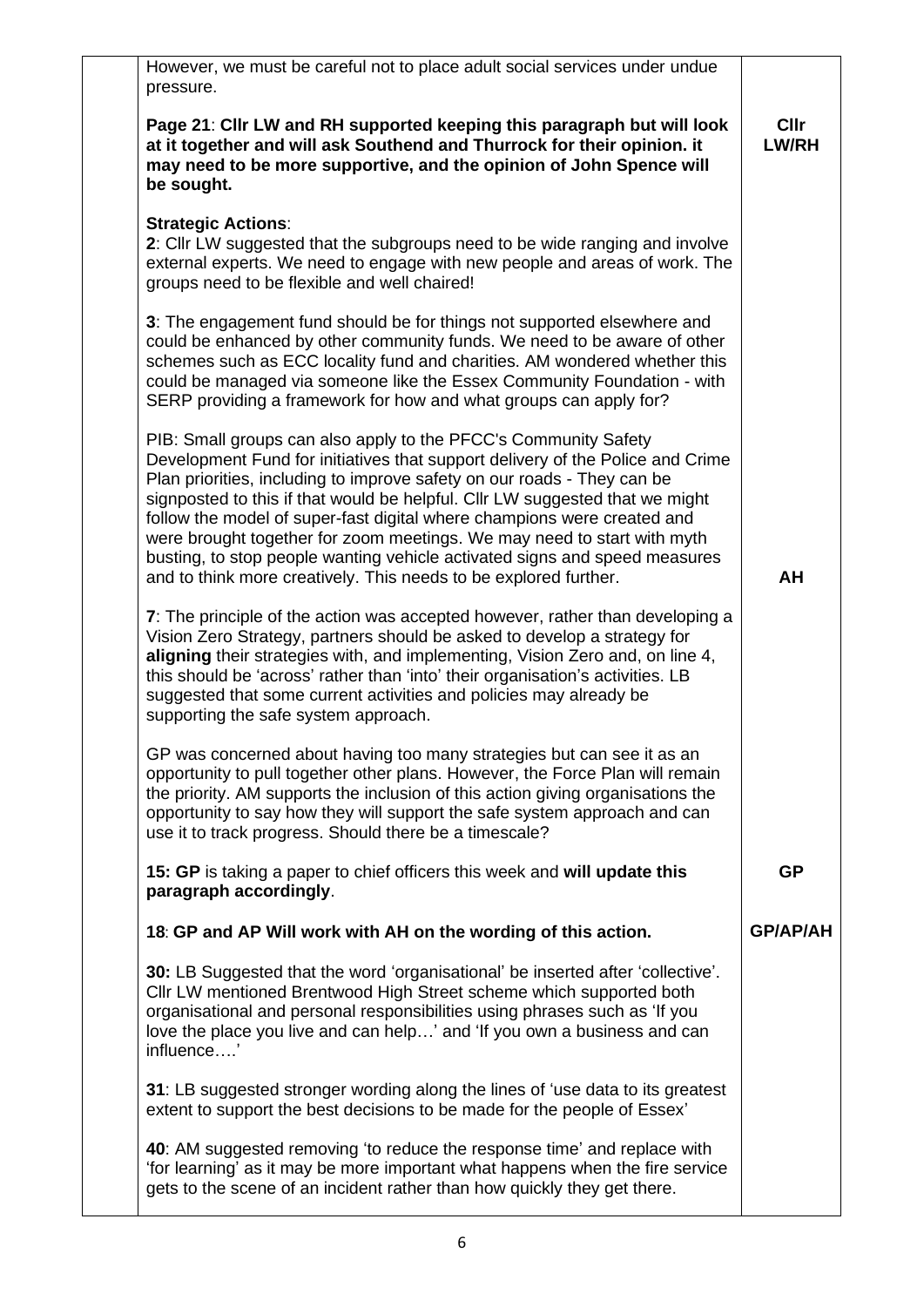|    | CIIr LW suggested that the post collision response and care sub-group<br>includes someone from the automotive industry. RH offered to talk to Fords<br>for a contact.                                                                                                                                                                                                                                                                                                                                                                                                      | <b>RH</b> |
|----|----------------------------------------------------------------------------------------------------------------------------------------------------------------------------------------------------------------------------------------------------------------------------------------------------------------------------------------------------------------------------------------------------------------------------------------------------------------------------------------------------------------------------------------------------------------------------|-----------|
|    | Decision: With the above comments and changes made, the draft Vision<br>Zero strategy was approved.                                                                                                                                                                                                                                                                                                                                                                                                                                                                        |           |
|    | Action: The draft Vision Zero Strategy will be amended, designed and a<br>final draft presented to the board in March for final approval.                                                                                                                                                                                                                                                                                                                                                                                                                                  | AH        |
| 8  | <b>Relocation update:</b>                                                                                                                                                                                                                                                                                                                                                                                                                                                                                                                                                  |           |
|    | GP explained that EP is looking at an additional option to use technology to<br>deliver an alternative set up for Laindon.                                                                                                                                                                                                                                                                                                                                                                                                                                                 |           |
|    | Cllr LW expressed some concern that young people have lost the ability to<br>network due to not being in an office. There are mental health considerations,<br>and we should be mindful of the 'great resignation'. Concerned about the<br>experiential element of this. It needs to meet SERP's needs.                                                                                                                                                                                                                                                                    |           |
|    | GP explains that EP does not intend to have any complete home workers and<br>more agile space will be provided in other police buildings. The model<br>proposes an 80/20 split of home/office working. Cllr LW was not totally<br>reassured and remains concerned how youngsters will build relationships<br>with co-workers. We must be mindful of why some people go to work and this<br>proposal may not work for the younger demographic. We need to look at the<br>public health side in particular and need to give people some elements of<br>what they had before. |           |
|    |                                                                                                                                                                                                                                                                                                                                                                                                                                                                                                                                                                            |           |
|    | Action: GP to prepare plans for Chief Officers' consideration and to<br>update this Board as soon as possible.                                                                                                                                                                                                                                                                                                                                                                                                                                                             | <b>GP</b> |
| 9  | Proposal to support safety cameras at DP World, Thurrock:                                                                                                                                                                                                                                                                                                                                                                                                                                                                                                                  |           |
|    | DP World has funding in place and is awaiting this board's and police<br>approval. EP approved in principle but AP checking one more issue for<br>legality before requesting chief officer approval. This will be ground-breaking<br>as will be the first private police enforcement.                                                                                                                                                                                                                                                                                      |           |
|    | Decision: The Board approved this scheme recognising that the Chief<br>Constable has the final authority.                                                                                                                                                                                                                                                                                                                                                                                                                                                                  |           |
| 10 | <b>Partner Updates and Questions on Partner Updates:</b>                                                                                                                                                                                                                                                                                                                                                                                                                                                                                                                   |           |
|    | <b>Essex Police:</b>                                                                                                                                                                                                                                                                                                                                                                                                                                                                                                                                                       |           |
|    | During this quarter, a total of 210 people were killed or seriously injured<br>$\bullet$<br>following a road traffic collision. This compares to 173 who were killed or<br>seriously injured during the same period last year. 16 of those were<br>fatalities, which is up from 10 in the same time last year (increase of 6).                                                                                                                                                                                                                                             |           |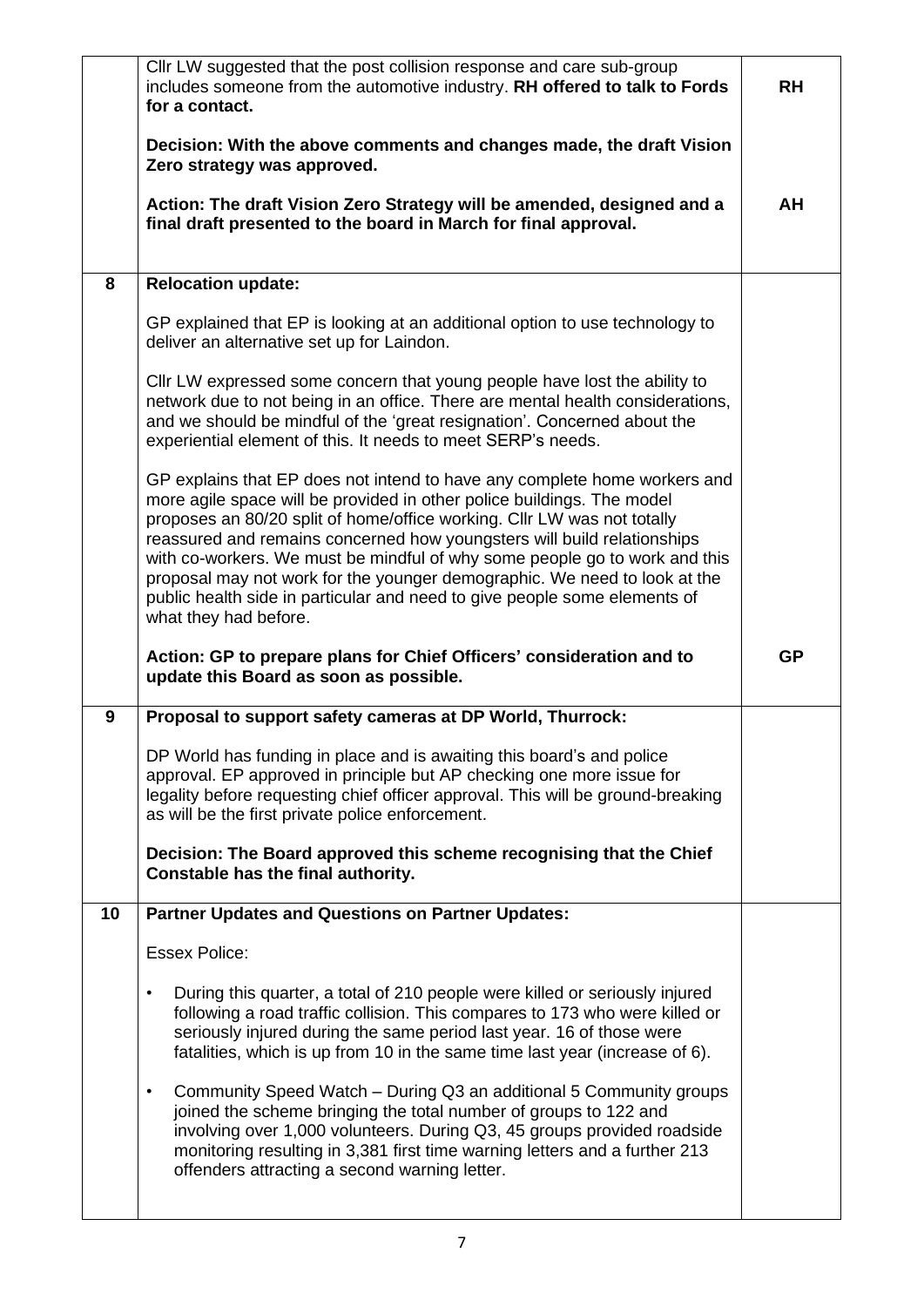| $\bullet$ | Extra Eyes - During Q3 Extra Eyes received 609 incidents to view, which<br>resulted in the following outcomes for some key offences. Close Pass<br>(cyclists v vehicle) 162, (positive outcome 60.5%), careless driving 237,<br>(positive outcome 60.5%), Red Traffic light 53 (Positive outcome 67.9%).<br>Traffic sign contravention 103, (positive outcome 67.9%).                                                                                                                                                                                                                                                                                                 |
|-----------|-----------------------------------------------------------------------------------------------------------------------------------------------------------------------------------------------------------------------------------------------------------------------------------------------------------------------------------------------------------------------------------------------------------------------------------------------------------------------------------------------------------------------------------------------------------------------------------------------------------------------------------------------------------------------|
| $\bullet$ | Christmas 2021 Drink & Drug Drive campaign - A total of 264 people<br>were arrested during December for Drink and drug driving offences. (130<br>Drink, 101 Drugs & 33 Fail to provide). This compares to a total of 274 in<br>December 2020. The campaign was supported by a significant presence<br>on social media attracting 914K impressions over 28 days on the main<br>@EssexRoadsPolicing account an increase of 47% on the previous<br>month. This campaign also resulted in drink drive offenders being brought<br>to justice within 48 hours of a charge, following a procedure implemented<br>between the CPS & Essex Police Criminal Justice department. |
| $\bullet$ | Chigwell Roads Policing Operations - During Q3, the Southern Roads<br>Policing base has undertaken a number of operations focused upon road<br>safety and criminal use of roads within Thurrock and Epping Forest. One<br>such operation resulted in the following results which further<br>demonstrates the link between positive policing of the road network and<br>disrupting those with criminal intent. 9 arrests (drink/drug drive), 1 arrest<br>Possession with intent to supply drugs, 1 possession of offensive<br>weapon, 69 reported excess speed, 9 reported careless driving, 2<br>vehicles seized No Insurance.                                        |
| $\bullet$ | Uplift to the Road Crime Team took effect on Monday January 10 <sup>th</sup> , with<br>the arrival of 1 Sergeant & 6 Pc's. This team will provide additional<br>capability to disrupting and detecting criminal use of the road network and<br>in particular vehicle crime.                                                                                                                                                                                                                                                                                                                                                                                           |
| $\bullet$ | A review is being undertaken of Speed enforcement in line with Vision<br>Zero. This is the most significant review of speed enforcement since the<br>introduction of safety cameras and will focus upon Operational<br>deployments, Operational delivery and back office. The reviewing officer<br>will report back their findings in summer 2022.                                                                                                                                                                                                                                                                                                                    |
| $\bullet$ | Analytical performance data continues to highlight Roads Policing Teams<br>attending between 3,000 - 3,500 incidents per month.                                                                                                                                                                                                                                                                                                                                                                                                                                                                                                                                       |
| $\bullet$ | The provision of in car video to 80 Operational Policing Command<br>Vehicles has been approved by Chief Officers and the PFCC. Equipping<br>the vehicles will start in Q2 of 2022/23 using AXON Fleet 3 forward and<br>rear cameras, investment of £1.5M                                                                                                                                                                                                                                                                                                                                                                                                              |
| $\bullet$ | All Roads Policing officers have now been equipped with Laptops which<br>will allow them to remain away from their operational bases, increasing<br>our footprint, capability and operational resilience.                                                                                                                                                                                                                                                                                                                                                                                                                                                             |
|           | ECFRS update:                                                                                                                                                                                                                                                                                                                                                                                                                                                                                                                                                                                                                                                         |
| $\bullet$ | People and ECFRS specific:<br>Leanne Little has been appointed as Road and Water Safety Lead - Her<br>role involves working closely with teams from across the Service and<br>partners to plan, coordinate and deliver road and water safety campaigns<br>that aim to prevent life-threatening incidents from occurring in the first<br>place.                                                                                                                                                                                                                                                                                                                        |
|           |                                                                                                                                                                                                                                                                                                                                                                                                                                                                                                                                                                                                                                                                       |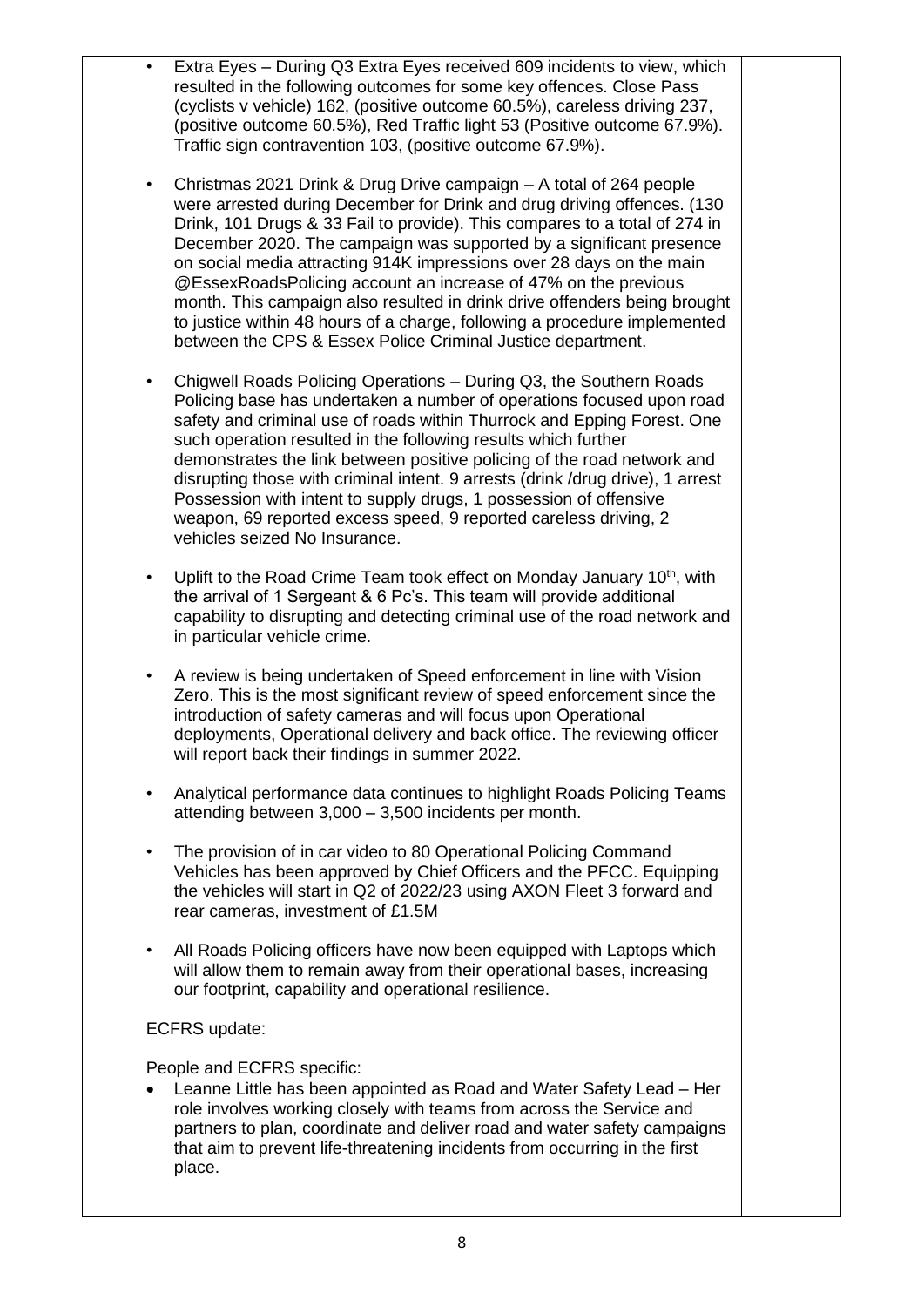|           | Leanne is a member of ECFRS' Digital Accessibility Group, project board<br>member of the NFCC's Economic and Social Value of the UK FRS project<br>and will be part of the Leading Greater Essex 2022 programme. Prior to<br>this role, her career to date has involved working mainly with data,<br>intelligence, and mapping. Before joining the Service in 2019, she worked<br>as an Analyst for TRAFFIC, the wildlife trade monitoring network, and<br>various roles, including a Cartographer for the Ministry of Defence. |  |
|-----------|---------------------------------------------------------------------------------------------------------------------------------------------------------------------------------------------------------------------------------------------------------------------------------------------------------------------------------------------------------------------------------------------------------------------------------------------------------------------------------------------------------------------------------|--|
| $\bullet$ | She will line manager Laura Bayley and has met members of SERP team<br>and attended her first Battleplan - thanks to K Brimley for support in the<br>recruitment.                                                                                                                                                                                                                                                                                                                                                               |  |
| $\bullet$ | The FireBike Team are being transferred on to secondary contracts rather<br>than the TOIL arrangement, and we plan to recruit new riders shortly.                                                                                                                                                                                                                                                                                                                                                                               |  |
| $\bullet$ | The P2W report has been submitted to the Strategic Group and being<br>followed up for comments.                                                                                                                                                                                                                                                                                                                                                                                                                                 |  |
| $\bullet$ | An audit of resources, interventions and presentations has begun as part<br>of their induction, including Reach, Impact and Priority of each area.                                                                                                                                                                                                                                                                                                                                                                              |  |
|           | Partnership Activity:                                                                                                                                                                                                                                                                                                                                                                                                                                                                                                           |  |
| $\bullet$ | Community Speedwatch continues to draw a significant resource from the<br>team, with support for the co-ordinator and in the development of the<br>scheme. A new letter is being drafted for offending motorists which will<br>be trialled in the new year. A video explaining how to use the Power BI<br>dashboard has also been developed - thanks to WC                                                                                                                                                                      |  |
| $\bullet$ | ECFRS has supported the launch of Vision Zero (VZ), the creation and<br>delivery of the VZ engagement workshops and subsequent debrief /<br>planning.                                                                                                                                                                                                                                                                                                                                                                           |  |
|           | ECFRS has introduced VZ as a workshop in the PFCC conference for<br>public sector partners - now moved to May 2022                                                                                                                                                                                                                                                                                                                                                                                                              |  |
| $\bullet$ | Vision Zero post-collision response and care layer of protection will be<br>supported by Fire; Essex is the education lead to share best practice from<br>the National Fire Extrication Competition (UKRO).                                                                                                                                                                                                                                                                                                                     |  |
| $\bullet$ | My team are also facilitating workshops and recommendations to<br>increase in cab safety for Fire Fighters on Fire engines. This includes a<br>recommendation to revisit DfBB                                                                                                                                                                                                                                                                                                                                                   |  |
| ٠         | Facilitated a meeting with the Social Value Portal and SLT members to<br>consider social value around prevention and became a member of the<br>social value working group for Essex Anchors.                                                                                                                                                                                                                                                                                                                                    |  |
| $\bullet$ | Received a response from Leading Greater Essex Mgt team to introduce<br>Vision Zero as a challenge - response from Shammi Jalota - Head of<br>Profession Equalities and Partnerships ECC, explaining that they have no<br>objections but that the main theme this year will be levelling up agenda.                                                                                                                                                                                                                             |  |
|           | Comments made at meeting:                                                                                                                                                                                                                                                                                                                                                                                                                                                                                                       |  |
|           | PFCC office, PBI: the next meeting to discuss roads clearance is being<br>organised and will possibly be 27th January.                                                                                                                                                                                                                                                                                                                                                                                                          |  |